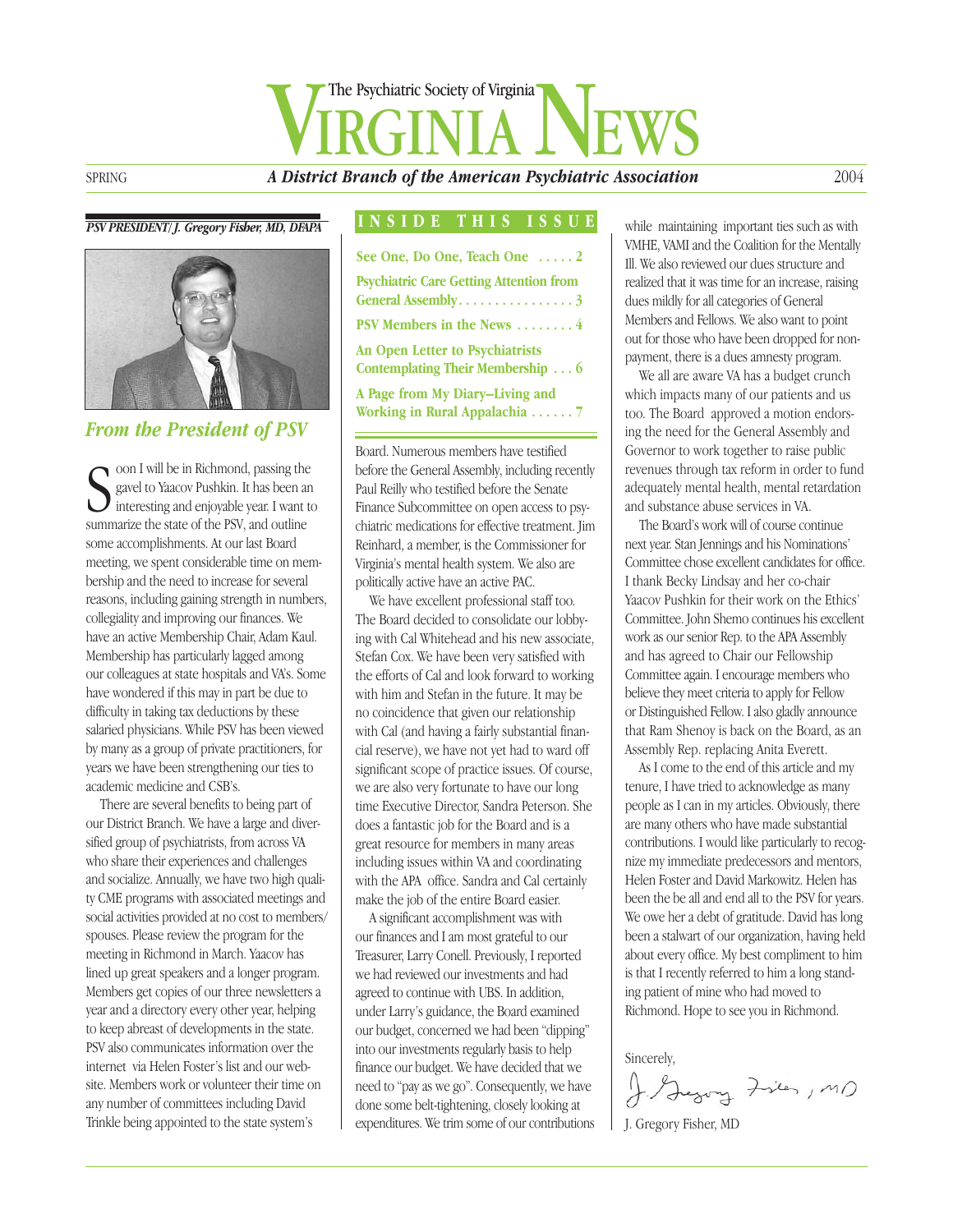

I - first heard that phrase as an intern and house staff in Hanover, New Hampshire. I think it was my chief resident who introduced me to those words frequently heard in the corridors of teaching hospitals across the country, "See one, do one, teach one." If I remember correctly, in this case, he was referring to the process of obtaining an arterial blood gas on the Oncology Unit of Mary Hitchcock Hospital. I didn't think he was serious. Did he mean: See just one delicate syringe jab. Be able to hit that artery the first time myself. And then expect to teach the 3rd year medical student looking over my shoulder? That's exactly what he meant. He was serious.

Long after my internship, I have reflected on the ways that I learned about the content and the art of medicine. Some were very effective teaching strategies, others–such as overwhelming amounts of sleep deprived on-call nights–could and have been improved upon.

But one of the things I have always cherished about my medical education is seeing

#### **VIRGINIA NEWS**

*President* J. Gregory Fisher, MD, DFAPA

*Editor* James Reinhard, MD, DFAPA

> *Executive Director* Sandra Peterson

#### *Executive Office* PO Box 71656 Richmond, VA 23255-1656 (804) 754-1200 Fax (804) 754-2321 e-mail: spetersonpsv@comcast.net www.psva.org

*We welcome letters to the editor and editorial contributions.*

### *James S. Reinhard, MD, DFAPA* **See One, Do One, Teach One**

members of our profession taking seriously their responsibility to pass on knowledge to their fellow members. I am, like you, grateful to my colleagues who have taught me–not only after seeing and doing just one–but have taught me from the wealth of a long and distinguished career of service. I have benefited from the wisdom and personal supervision of psychiatrists that are well known, such as: John Nemiah, George Valliant, Bob Drake, Shervert Frazier, and Tom Gutheil–and learned from the experience of teachers not as well known, Harry Beskind, Ted Sidley, and Henry Payson.

William H. Welch, M.D. said, "Medical education is not completed in medical school: It is only begun." No doubt. And so I value the education I continue to receive from professionals with whom I currently work, such as Jim Evans, Joel Silverman, Ed Kantor, Yad Jabbarpour, Helen Foster, Jim Brown, Jack Barber, Scott Turpin, Randy Canterbury, Bob Gardella, Charles Davis, Cliff Hall, Jim Krag, Anita Everett and Jim Laster–of course I could go on–but these current teachers readily come to mind–from whom I have been able to hear interesting ideas, ask questions, or consult at curbside.

These physicians, and the list that I am sure you are thinking of, are demonstrating one of the hallmarks of any profession– social responsibility and, in particular, the responsibility to pass along professional knowledge to the next generation.

The classical form of the Hippocratic oath addressed teaching in the profession narrowly:

*"To teach them this art–if they desire to learn it–without fee and covenant; to give a share of precepts and oral instruction and all the other learning to my sons and to the sons of him who has instructed me and to pupils who have signed the covenant and have taken an oath according to the medical law, but no one else."*

*–From The Hippocratic Oath: Text, Translation, and Interpretation, by Ludwig Edelstein. Baltimore: Johns Hopkins Press, 1943*

The modern versions of the Oath, that are more likely to be sworn at medical school graduation ceremonies, continue to speak to the importance of teaching:

*"I swear to fulfill, to the best of my ability and judgment, this covenant: I will respect the hard-won scientific gains of those physicians in whose steps I walk, and gladly share such knowledge as is mine with those who are to follow."* 

*–From Louis Lasagna (1964) Modern Hippocratic Oath, Academic Dean of the School of Medicine at Tufts University, and used in many medical schools today*

I left a handful of second year students the other day, having helped them through one of their first mental status exams, and remember how much I enjoyed teaching. I also remembered how much commitment it takes. I remembered how easy it is to forget my professional responsibility, to forget the oath I took to see one (or two), do a lot more, then teach as many as possible.

If your education is like mine, some of the best has been free–not expensive courses or dinner lectures sponsored by industry. Some of the most memorable has been an anecdote from a wise clinician who has treated hundreds–not a pharmaceutically funded open label clinical trial–even with a large "n". I have learned so much in clinical grand rounds–just hearing what my colleagues and students have to say about what we just saw during an interview. Some of the best "no free lunch" grand rounds presentations have come from psychiatrists in my own hospital or department talking about their favorite topic.

Someone once said, "Music is too important to leave to professionals". Likewise, I think medical teaching is too important to leave to other people. It has to be done primarily by us. It is a responsibility that we cannot give away.

See one, do one, teach one.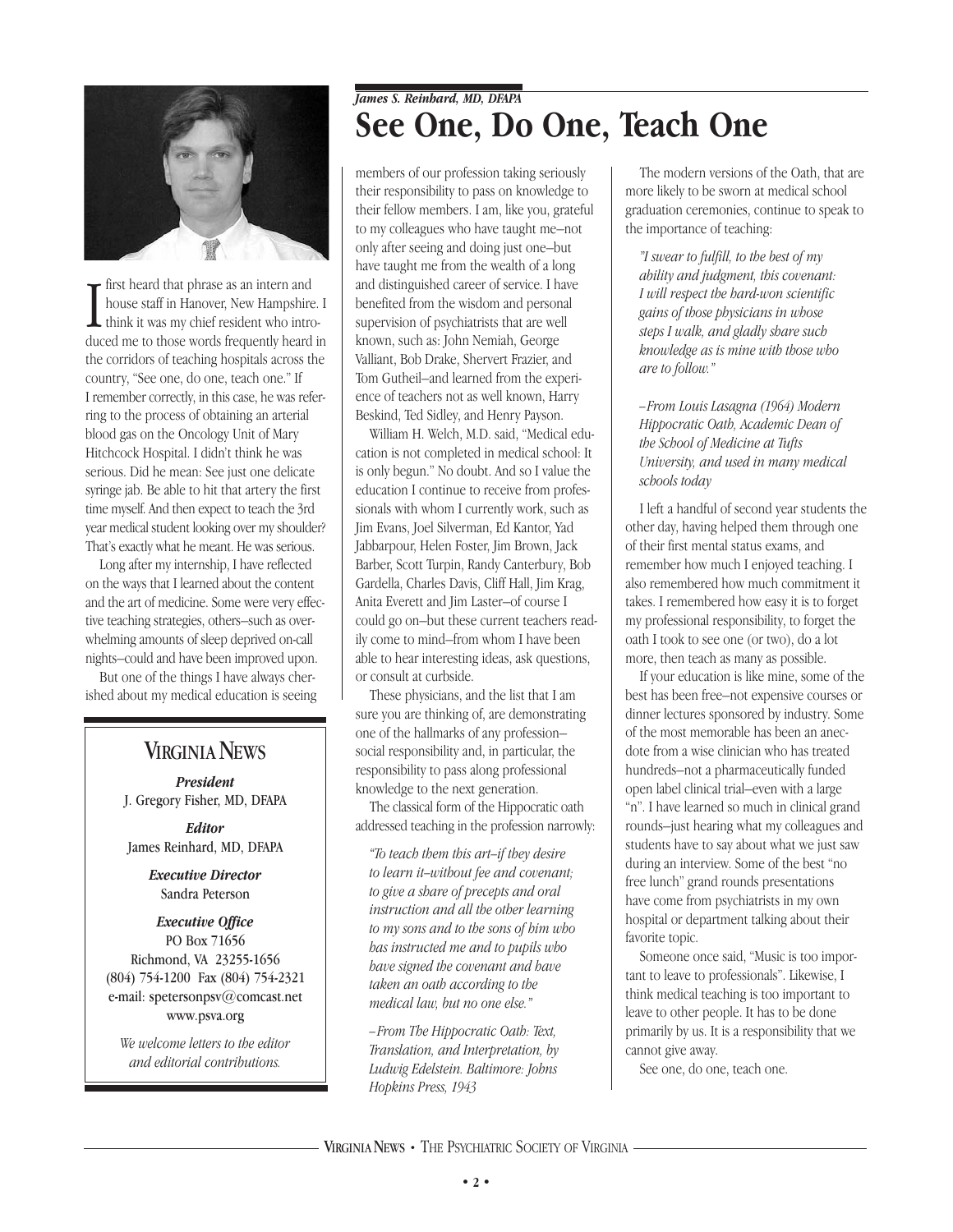### **Psychiatric Care Getting Attention from General Assembly; Medicine and Other Advocates Wait for Budget Compromise**

#### *Mental Health Parity*

The General Assembly has sent SB 44 (Martin, R-Chesterfield) to Governor Warner without a single vote in opposition. The bill would make permanent the current parity law which requires insurance coverage for biologically-based psychiatric illnesses as provided for other illnesses, conditions or disorders. The legislative success of the bill demonstrates that the perception of psychiatric illness by elected officials and the public continues to improve. The passage of SB 44 is a joint effort of members of the Virginians for Mental Health Equity ( VMHE).

#### *Virginia's Budget and Mental Health System Funding*

At press time, the Senate and House of Delegates have developed competing budgets that are very different in their approach to revenue and spending. The proposed budgets are \$3.5 billion apart. The Senate has proposed a broad tax package that would raise the sales tax from 4.5 percent to 5.5 percent,†reduce the food tax, change the

income tax to lower taxes for most but an increase in taxes on those with incomes of  $$100,000+$ , and a substantial increase in the recordation tax. In total, the bill would generate revenues of approximately \$1.8 billion a year. The House muscled through a \$58 billion two-year budget that avoids broad tax increases, cuts into transportation, and delays raises for state workers.

The mental health system has made out relatively well thus far. The Senate included the funding increases proposed by Governor Warner. The House stripped out the provisions of the budget that were contingent on Warner's tax increase package but resisted major cuts. Both the House and Senate agreed to fully fund the Governor's "Olmstead Initiative". The Budget Conferees will hammer out the details during the next few weeks. Fortunately, for the mental health community several strong advocates will be included in the small group of legislators chosen to negotiate the budget.

*For more information on any of these issues or questions about organized psychiatry's advocacy efforts, please contact us at cwhitehead@whiteheadconsulting.net.*

### **PsychMD-PAC** *The Political Voice for Virginia's Psychiatrists*

PsychMD-PAC raises money from Virginia psychiatrists to fund the General Assembly

and statewide candidates with positions that promote a better environment for psychiatric care delivery.

Political contributions help offset the expenses of campaigns and allow psychiatrists to target our message to important decision-makers.

Without your support of PsychMD-PAC we cannot achieve our mission of educating candidates about our professional concerns.

|         | Please accept my contribution of: |                                                                                                                                                |             |                     |  |  |
|---------|-----------------------------------|------------------------------------------------------------------------------------------------------------------------------------------------|-------------|---------------------|--|--|
|         | \$250 Leadership Circle           | \$100 Advocate                                                                                                                                 | \$50 Member | Other $\frac{1}{2}$ |  |  |
| Name    |                                   |                                                                                                                                                |             |                     |  |  |
| Address |                                   |                                                                                                                                                |             |                     |  |  |
| Phone   |                                   | Email                                                                                                                                          |             |                     |  |  |
|         |                                   | Please mail contributions to: PsychMD-PAC • 707 East Franklin Street, Suite C • Richmond, VA 23219<br>**contributions are not tax deductible** |             |                     |  |  |

#### VIRGINIANEWS **•** THE PSYCHIATRIC SOCIETY OF VIRGINIA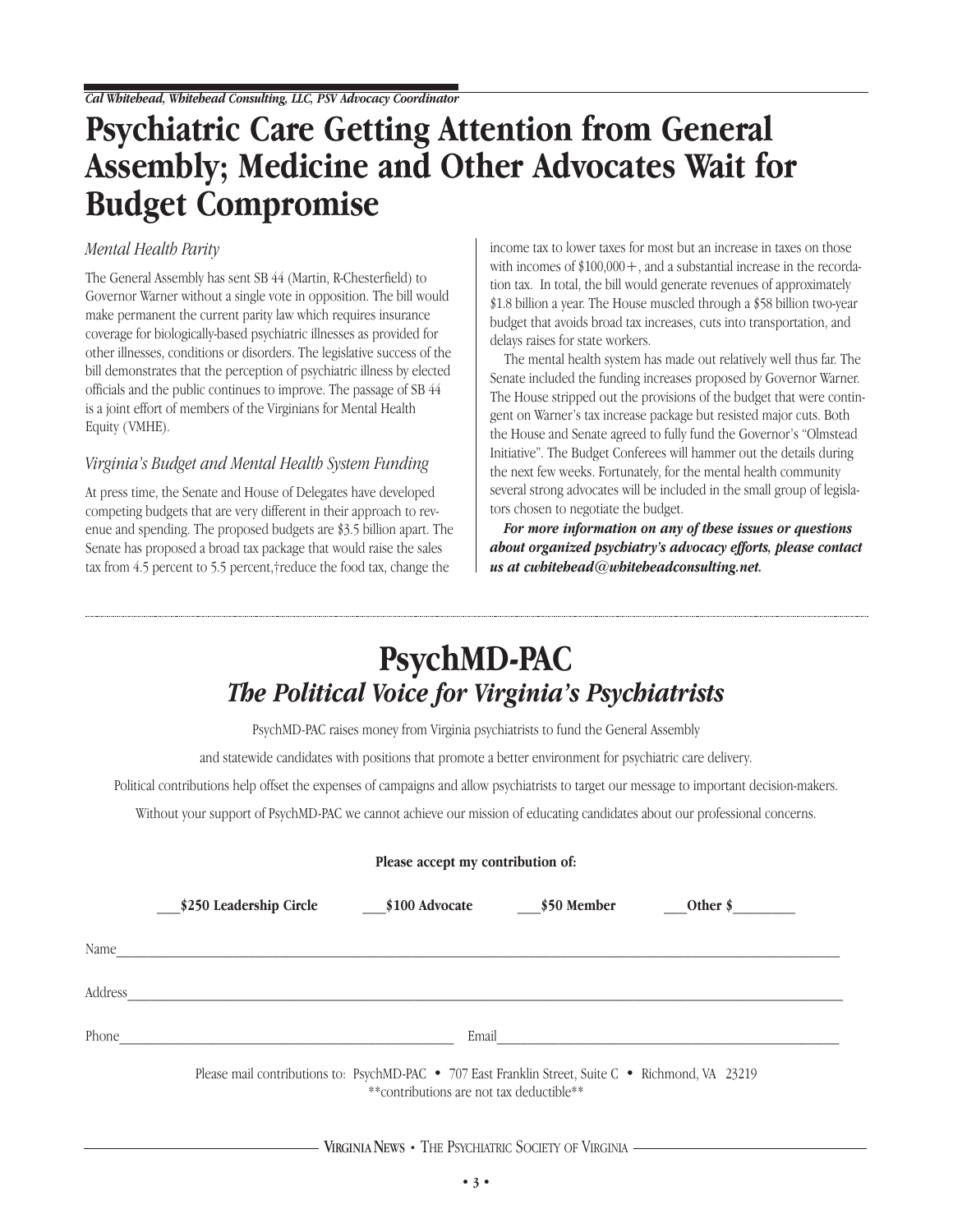

## **PSV IN THE NEWS**



## Congratulations Dr. Volkan!



PSV member, Vamik Volkan, M.D., Professor Emeritus at UVA's School of Medicine, founder of the Center for the Study of Mind and Human Interaction and current Erik Erikson Scholar at The Austen Riggs Center in Stockbridge, MA, has been awarded the Sigmund Freud Award given by the city of Vienna in collaboration with the World Council of Psychotherapy. This honor is received for "outstanding contributions to psychotherapy worldwide". An international jury selects the winner. Dr. Volkan will be traveling to Vienna in February 2004 to receive the award.

#### **In Memoriam**

PSV remembers the following members who have passed recently:

Henry Silberman of Richmond William Young of Washington Daniel Fischer of Norfolk Madelyn Royal (wife of Dr. Orren Royal of Dublin)



Dr. David Trinkle of Roanoke attended the International Psychogeriatric Association meeting held in August, 2003 in Chicago. Dr. Trinkle spoke on telemedicine care through telecommunication and how it will help improve mental health treatment for older patients in rural areas and nursing homes. Dr. Trinkle was then quoted in the JAMA News ( Vol. 290 No. 14, October 8, 2003) article entitled "Telemedicine Eyed for Mental Health Services."



*Mark the Date–Friday, October 8 & Saturday, October 9 The Fall meeting of the PSV*

will be held at the Williamsburg Hospitality House in Williamsburg. The Board of Directors meeting will be at 4 pm on October 8 and the Scientific Session will be Saturday, October 9. *For Hotel information call 800-522-2063.*

#### *Saturday, May 1 NAMI Walkathon, Innsbrook, Richmond*

9:00 am Check-in and 10:00 am Start Time *For more information contact Deborah Michael at 804-288-0162 or Doris Roberts at 804-690-5942 or e-mail at dorisroberts@bellsouth.net*

*Friday, May 14 VCU 42nd Annual Child Psychiatry Spring Forum*

8:30 am to 3:30 pm VCU Student Commons 907 Floyd Avenue, Richmond

**The Drug Controversy: Contemporary Issues in the Use of Medication for Children with Mental Health Disorders** *For more information contact Denise Thompson at 804-828-4393 or e-mail at dthompson@vcu.edu*

#### **Congratulations to the Following Members**

#### *Distinguished Life Fellows*



Charles M. Davis John S. DeVerter Jeremy A. Stowell Distinguished Life Fellows<br>Charles M. Davis<br>John S. DeVerter<br>Jeremy A. Stowell<br>Distinguished Fellow

*Distinguished Fellow* Jorge A. Cortina

*Life Members* Charles R. Goshen James F. Griswold Jin-Tek Kim Richard D. May James M. Miner



JEROME S. BLACKMAN

**How the Mind** Shields Itself

### **Dr. Blackman's New Book**

PSV member Jerome S. Blackman, MD of Virginia Beach recently released a book entitled *101 Defenses: How the Mind Shields Itself.* The book explains mental defenses using examples from patients, movies, current events, and everyday life. The book reveals secrets for detecting problematic defense mechanisms and demonstrates techniques which can be used to unravel them.

Dr. Blackman has a private practice of psychoanalysis in Virginia Beach and is a professor of Clinical Psychiatry at Eastern Virginia Medical School, where he teaches psychiatry residents, psychology interns, and medical students.

VIRGINIANEWS **•** THE PSYCHIATRIC SOCIETY OF VIRGINIA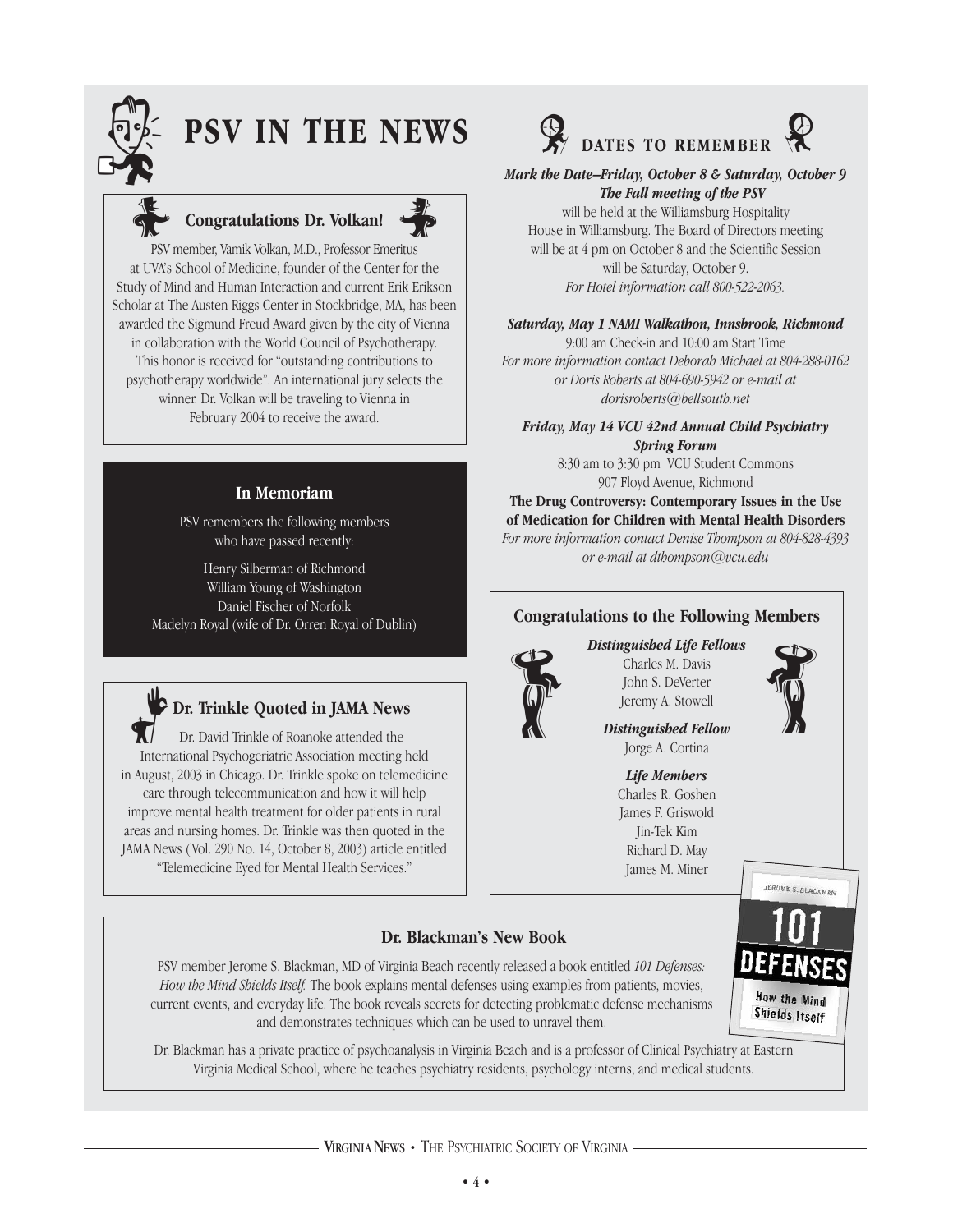# *WHAT'S THE VERDICT?*



### **Are you covered for forensic work?**

Forensic psychiatrists face unique risks that many malpractice insurance policies do not cover. Take a close look at your current policy. You may be surprised to find you do not have coverage for your forensic work.

Participants in The Psychiatrists' Program can rest assured - forensic work is included as part of its policy.

Other features\* include…

- Carrier rated A++ (Superior) by A.M. Best
- Administrative and Governmental Billing Defense Costs Endorsement
- Limits up to \$2 million/\$6 million
- Policies issued required the insured's consent to settle\*\* no "hammer clause"
- Discounts include: child and adolescent, early career, member-in-training,
- part time and risk management education
- Psychiatric-specific risk management benefits including the toll-free Risk Management Consultation Service

**Call today for more information and request a complimentary copy of** *"Risk Management Practical Pointers for Psychiatric Forensic Practice***."** 

# The Psychiatrists' Program

*The APA-endorsed Psychiatrists' Professional Liability Insurance Program*

**Call**: 1-800-245-3333, ext. 389 ~ **Email**: TheProgram@prms.com ~ **Visit**: www.psychprogram.com



Managed by Professional Risk Management Services, Inc *(In California, d/b/a Cal-Psych Insurance Agency, Inc.)* \* may vary by state \*\*see policy for details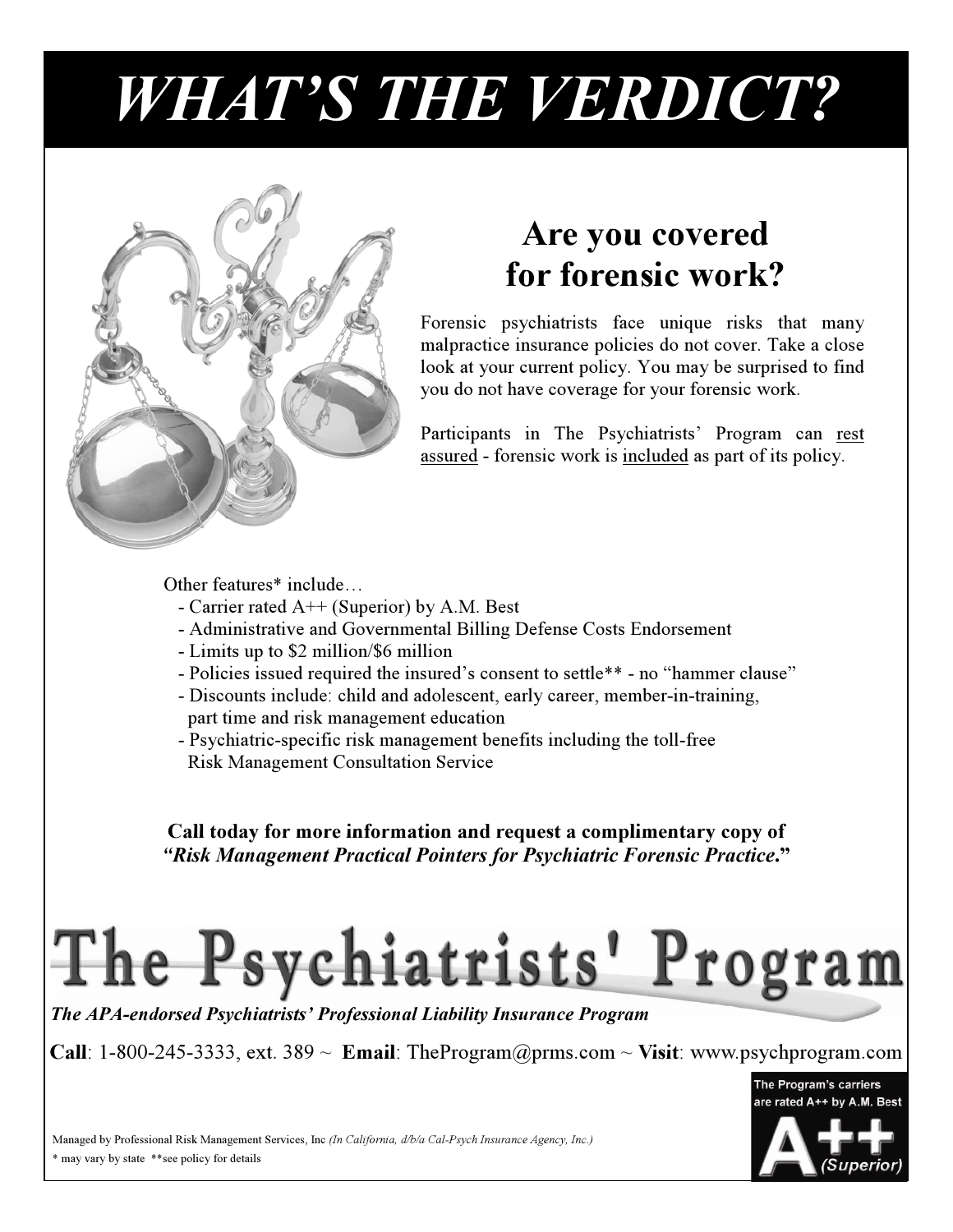### **An Open Letter to Psychiatrists Contemplating Their PSV Membership**

*Dear Colleague:*

*Membership is a privilege and a responsibility. Psychiatrists have to balance many obligations: financial, educational, social, and still find the resources to accomplish a usually overloaded work schedule. Many find themselves sacrificing in one or more of these areas just to "make ends meet." Many psychiatrists often do not feel that there is much to be gained from remaining attached to the various professional organizations. Some feel that these organizations do not represent them or their interests. And others just feel that the resources are just not there to make a commitment.* 

*The reality of the PSV is that it represents all psychiatrists in the state on many different levels. But, frankly, the work done by the PSV is often perceived as being "behind the scenes" or not pertinent to the individual psychiatrist. The challenge for the PSV is to remain relevant to its members, given all of these conflicting demands of our resources. This is of course, a two-way street. We must remain relevant to our own society; continuing to shape and define it as change necessitates. That is why the PSV continues to set new goals. In fact, I encourage you to visit our web page (www.psva.org) and reacquaint yourselves with what we do. Note that goal number one this year is to be truly relevant to our members. We want to not only expand our membership, but to define a further role and sense of purpose, community, and activity for all psychiatrists in the Commonwealth. The variable in this equation is you, because you are the PSV.*

*Dr. Kaul can be reached for comments at atkaul@hotmail.com.*



VIRGINIANEWS **•** THE PSYCHIATRIC SOCIETY OF VIRGINIA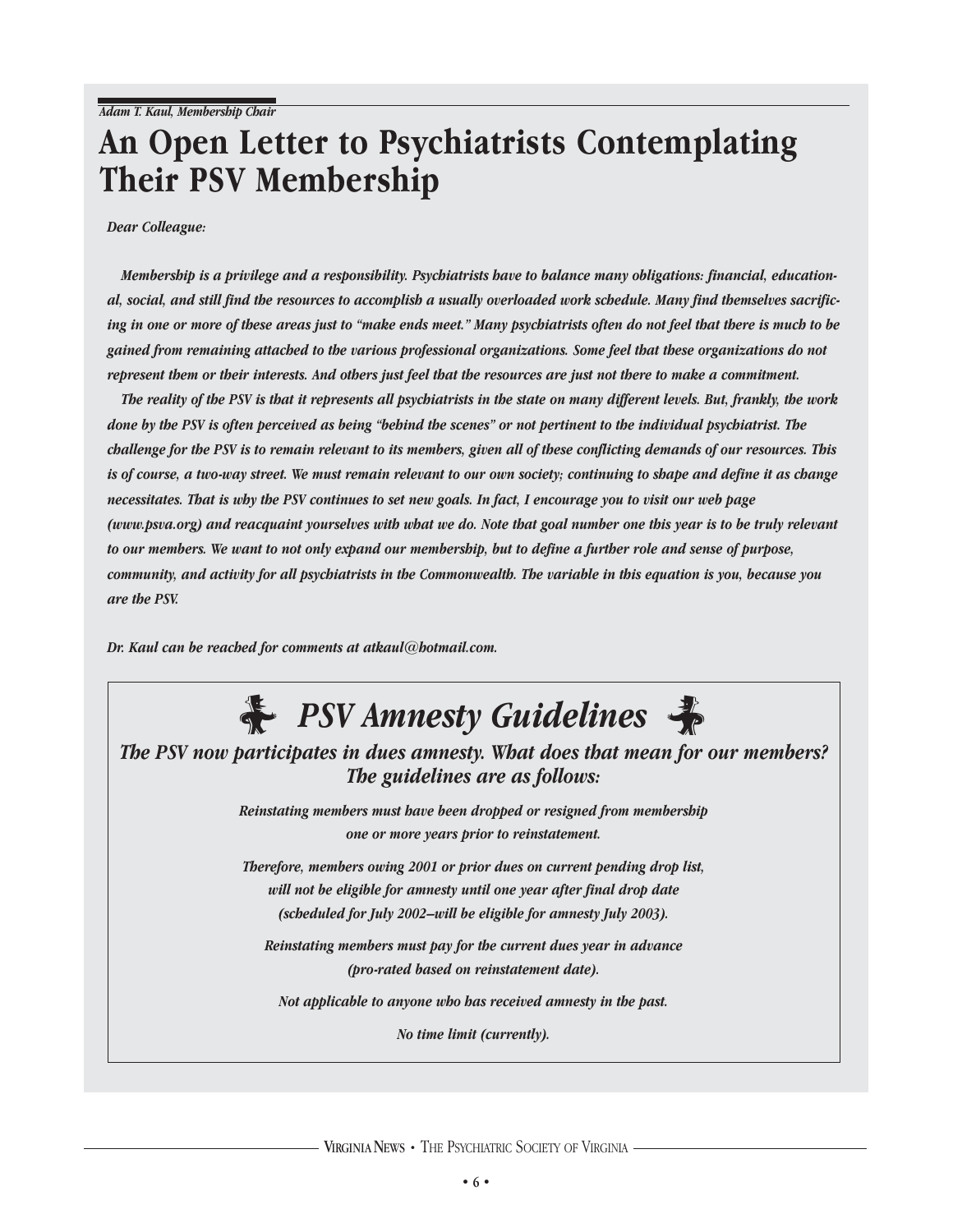### **A Page from My Diary–Living and Working in Rural Appalachia**

 $\left\{\right. \left\{\right. \right\}$   $\left\{\right. \left\{\right. \right\}$   $\left\{\right. \left\{\right. \right\}$  an not leaving the office." I cringe as the voice carries over to my office in the back. The words are spoken in anger and they sting. The label of "foreigner" affe am not leaving the office." I cringe as the voice carries over to my office in the back. The words are spoken in anger and they sting. The label of "foreigner" affects me even more than the four-lettered epithet preceding it. I call the receptionist. "Don't worry its just Joe\* having another bad day," my secretary responds wisely brushing it off. *My mind hits the*<br>*My mind hits the* 

"I would still like to have a word with him," I tell her. What joy! Now I have to dissect Joe's anger towards me and find out what's making him upset.

My mind however hits the "pause" button during the busy clinic day as I ponder over the question of my "foreignness". "When does one get accepted in the mainstream?" I think to myself. "Is Joe just too disinhibited to stop himself from voicing what the rest think anyway? Am I being just ultra sensitive? Does assimilation on the part of an immigrant actually lead to "acceptance" by others?" Try as I might I cannot shake these thoughts as I go through the rest of the working day.

The majority of my time in America has been spent working and living in rural Appalachia. Along the way, I have been working on the psychological adjustment of being an immigrant. I can see several distinct stages. The first stage is often the honeymoon phase and euphoria that comes with new beginnings. However, once the realities of career and everyday living set in there is a period of self-doubt, negative thoughts and dysphoria. Prolongation of this phase often provokes hostility. I thank God for not having to deal with such bitter emotions. I like to think that I have worked my way to the phases of

understanding and adjustment. The incident with Joe puts a doubt in me. "Will I get to the phase of acceptance?"

My thoughts return to Joe. His serious mental illness has resulted in more than one cognitive deficiency requiring an appointment of a fiduciary of his funds. He doesn't like this and makes me a target of his ire. We talk and he calms down having vented at someone he

> associates with an authority figure. I try to shake this incident off and carry on with my work.

Later that day, Rosita\* comes back to my office for a follow-up. A few months ago when I started working with this hard working Spanish-speaking immigrant she had been in the throes of a postpartum major depression. With treatment she tells me that she is taking care of her child and is back in her Church. We both rejoice at the good news of her steady recovery. Rosita is slowly overcoming her inhibition with me. What a contrast from the first visit when she was numb with grief. "What place home?" she says with effort in her nascent English.

"Right here" I say. Her curiosity persists, hesitantly inquiring, "what country do you belong?"

She doesn't need interpretation when I reply "America". She considers this and then smiles at me. I smile back. At that moment there are no foreigners in the room.

*\*The names have of course been changed to preserve privacy.*

*Dr. Miglani practices community psychiatry in South West Virginia and was a former Member-in-Training representative on the PSV Board. He can be reached for comments at jmiglani@hotmail.com.* 

### **BETWEEN THE JAMES & THE YORK**

*"pause" button during* 

*the busy clinic day as I* 

*ponder over the question* 

*of my "foreignness".* n over the questi<br>ny "foreignness".<br>and hesitativing

Opening for an outpatient psychiatrist in an established private practice, doing psychiatric evaluations and medication management. No inpatient required. Interesting variety of patients: adolescents to seniors. Team approach with therapists on staff and psychiatric nursing support. We are participating in clinical drug trials and have an in-house intensive outpatient chemical dependency program.

If you want a temperate climate with four seasons, water sports, history and culture, and a fine place to raise kids, you will love our area by the Chesapeake Bay, between Williamsburg and Virginia Beach. Board eligibility or certification is required.

**If you are interested or know of someone who might be, please contact Douglas H. Chessen, M.D., D.F.A.P.A., M.B.A.** 12420 Warwick Blvd., Bldg.7, Suite C, Newport News, VA, 23606 phone: 757-595-3900 fax: 757-595-0649 dhchessen@cox.net